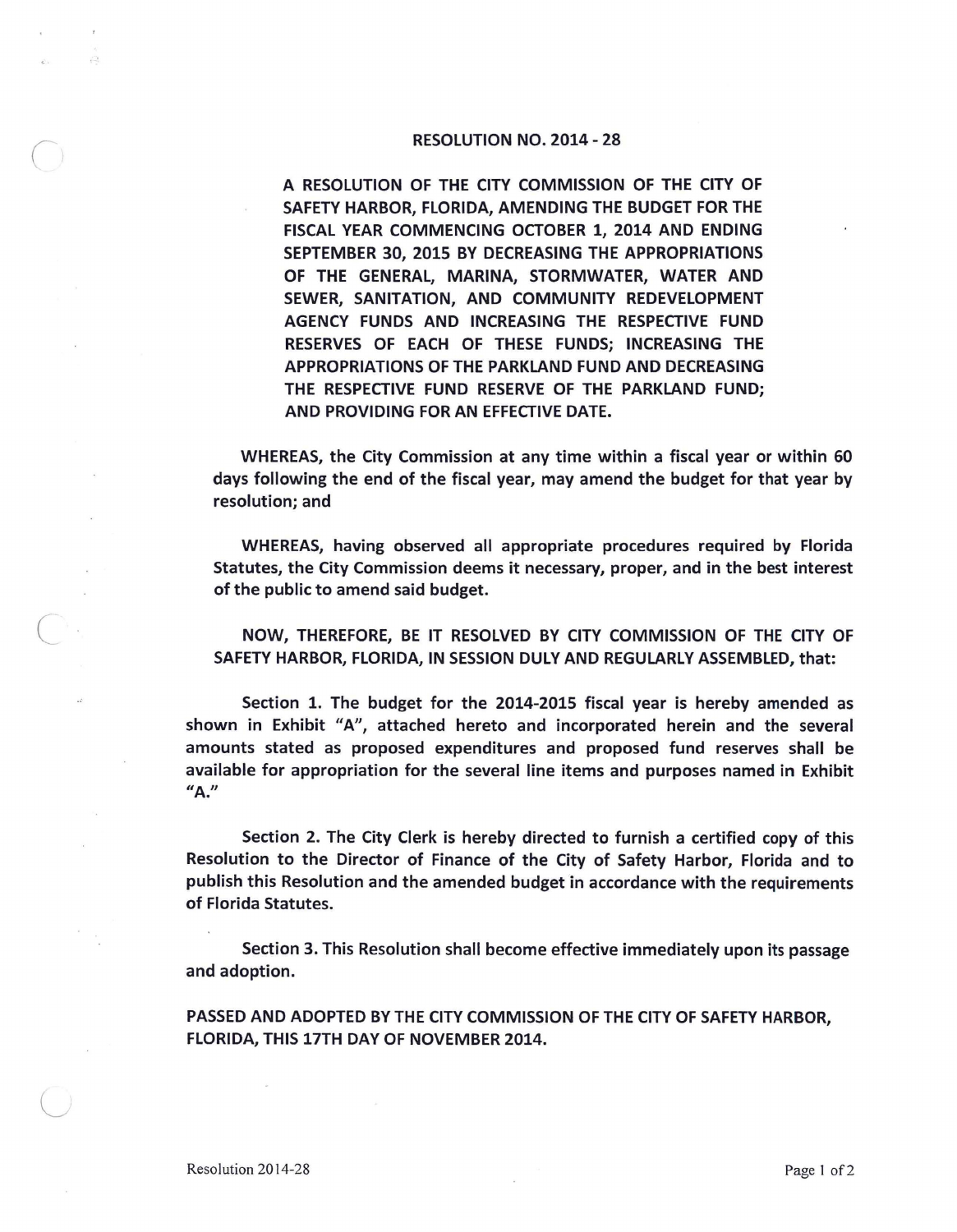

ATTEST:  $\sim$ 

**CITY CLERK** 

i, Karen Sammons, City Clerk of the City of Safety Harbor, do hereby certify this copy to be a true copy of the original as it appears in the files of the City of Safety Harbor.

mn

Karen Sammons, City Clerk